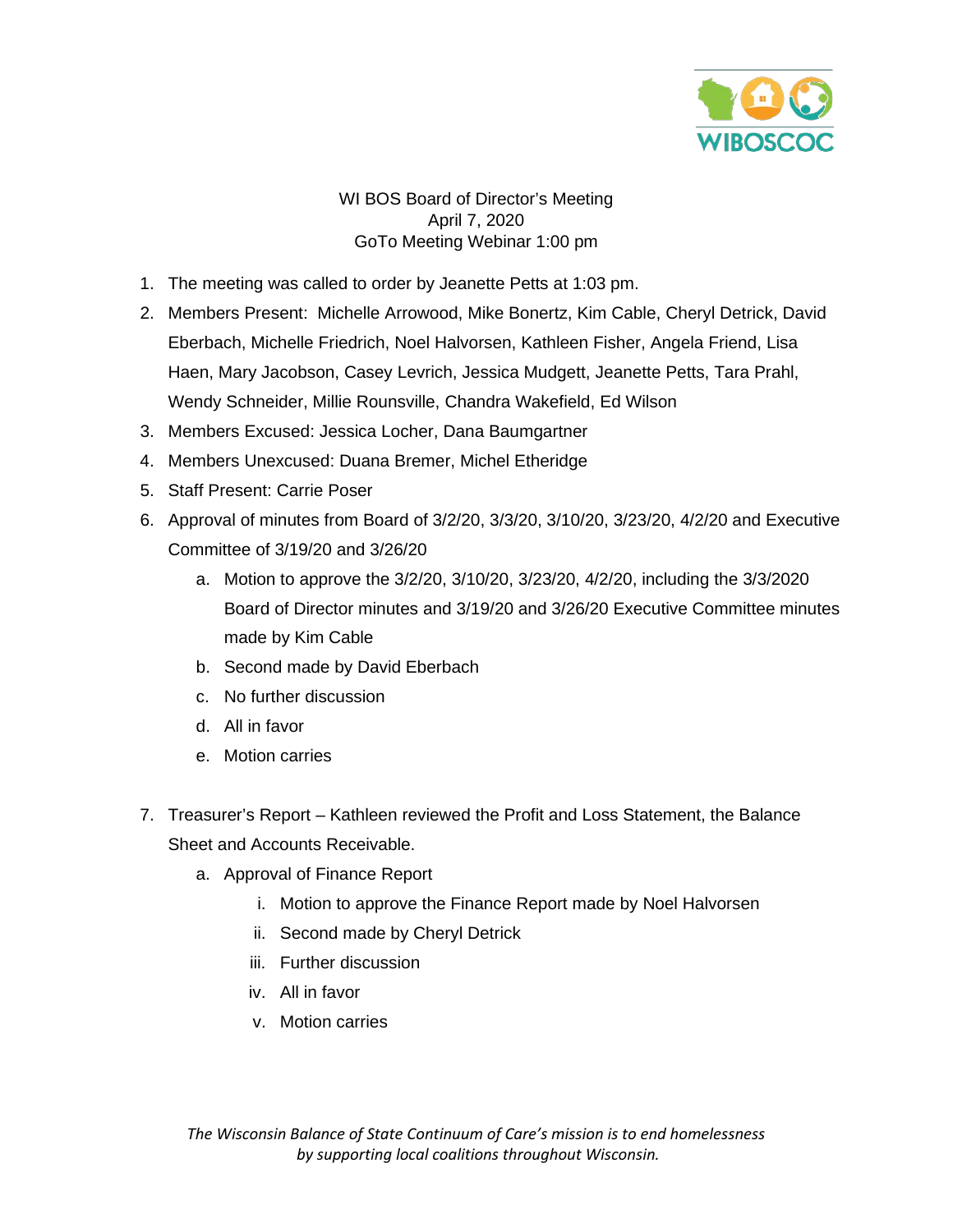

- b. 2019 Audit recommendation was presented by Kathleen. She reported that the Finance Committee reviewed two proposals one from Wipfli and one from Hawkins/Ash. Hawkins and Ash was the agency the Finance Committee voted to complete the Audit. Several members shared their positive experience with the firm. One member reported a negative experience that resulted in losing a few contracts due to a lack of a thorough Audit completed by Hawkins/Ash. Members briefly discussed this concern and agreed to not pursue a discussion with Hawkins/Ash regarding concerns.
	- i. Motion to approve the 2019 Audit recommendation made by Kathleen Fisher
	- ii. Second made by Noel Halvorson
	- iii. Further discussion
	- iv. Roll Call Vote below
	- v. Motion carries
	- vi. Question Where does the money for the Audit come from? Kathleen and Carrie are currently working on that. The only option is the cash we have on hand since an audit is not an eligible expense under the Planning Grant.

| <b>Coalition - Member</b> | Nominated Director - Name   Vote |            |
|---------------------------|----------------------------------|------------|
| <b>Brown</b>              | Noel Halvorsen                   | YES        |
| Central                   | <b>Wendy Schneider</b>           | <b>YES</b> |
| Coulee                    | Mary Jacobson                    | <b>YES</b> |
| Dairyland                 | Casey Levrich                    | <b>YES</b> |
| <b>East Central</b>       | Ed Wilson                        | <b>YES</b> |
| <b>Fox Cities</b>         | Tara Prahl                       | YES        |
| Indianhead                | Jessica Mudgett                  | <b>YES</b> |
| Jefferson                 | <b>Jeanette Petts</b>            | YES        |
| Kenosha                   | Lisa Haen                        | <b>YES</b> |
| Lakeshore                 | Michael Etheridge                |            |
| <b>North Central</b>      | Chandra Wakefield                | <b>YES</b> |
| Northeast                 | <b>Cheryl Detrick</b>            | <b>YES</b> |
| Northwest                 | Millie Rounsville                | <b>YES</b> |
| <b>NWISH</b>              | Michelle Arrowood                | <b>YES</b> |
| Ozaukee                   | Kathleen Fisher                  | YES        |
| <b>Rock Walworth</b>      | Jessica Locher                   |            |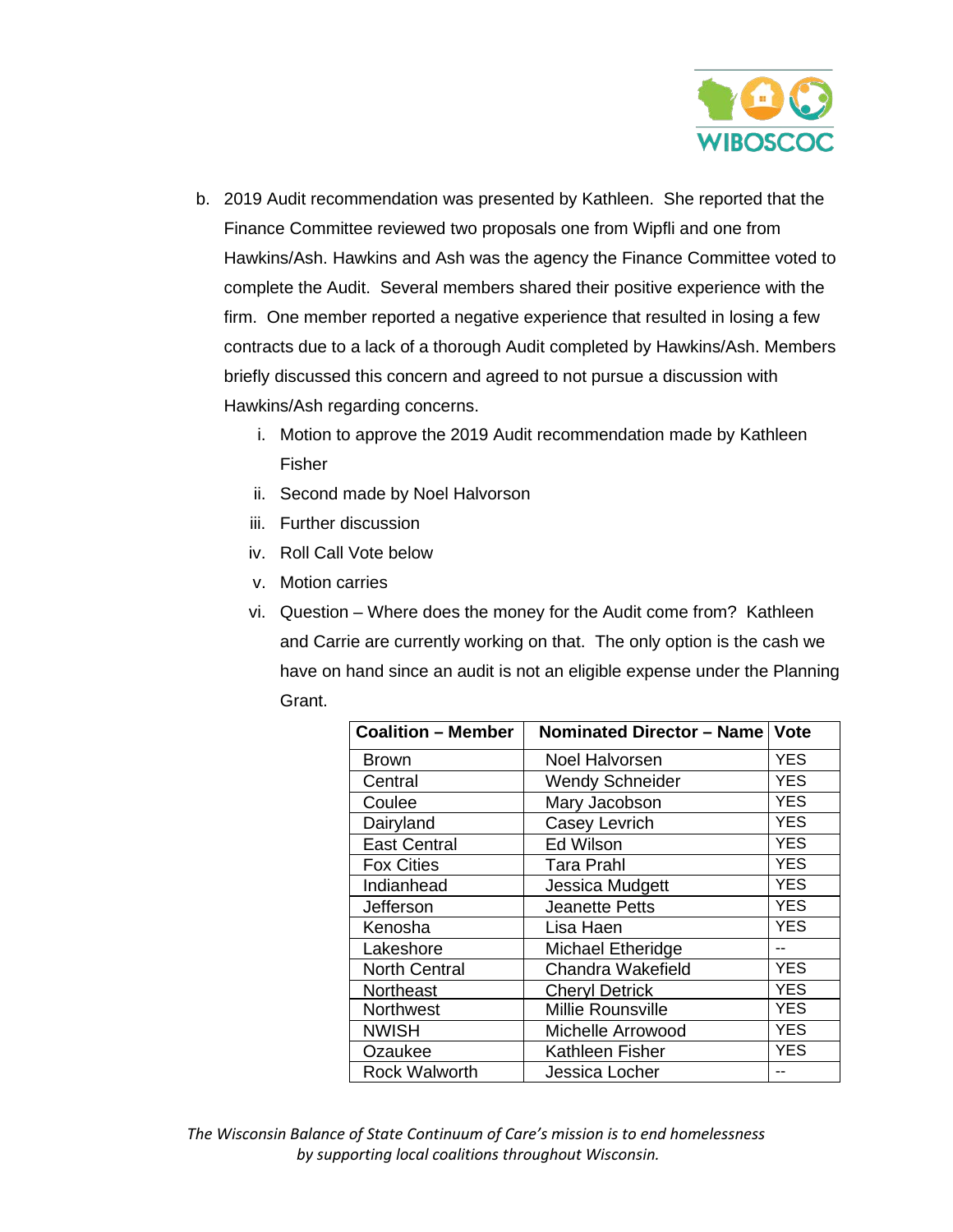

| Southwest           | <b>Michelle Friedrich</b> | YES |
|---------------------|---------------------------|-----|
| Washington          | Vacant                    |     |
| Waukesha            | Dana Baumgartner          |     |
| <b>West Central</b> | Duana Bremer              |     |
| Winnebagoland       | <b>Michael Bonertz</b>    | YES |

|                          | Additional Directors   Nominated Director - Name | A-Vote     |
|--------------------------|--------------------------------------------------|------------|
| <b>HMIS Lead</b>         | David Eberbach                                   | YES        |
| Lived Experience         | Vacant                                           |            |
| <b>Domestic Violence</b> | Vacant                                           |            |
| Veteran                  | Angela Friend                                    | <b>YES</b> |
| Youth                    | Vacant                                           |            |
| <b>Chronic Homeless</b>  | Kim Cable                                        | YFS        |

- c. A Services Agreement was presented by Kathleen Fisher. The Agreement commits the Balance of State to compensate Family Promise of Ozaukee County \$2,000 per month (\$50 per hours averaging 40 hours per month) and a one-time service fee of \$5,000 for set up of WIBOSCOC file in QuickBooks and recording of transactions. The initial plan was to have Kathleen train a BOS staff to do some of the work which is not possible at this time due to COVID-19. The contract presented is a result of our past/current financial situation that requires a significant amount of attention and time to properly maintain BOS finances. Kathleen reported that her board was concerned about the time commitment and agreed that she could continue to do the fiscal work for the BOS as long as there is a contract in place. Concerns were raised about how the BOS would pay for the services outlined in the agreement. It is a possibility that in order to be able to continue to pay for this service and the Audit we will have to raise dues. Brief discussion about the service contract not having an end date which was intentional.
	- i. Motion to approve the Services made by Mike Bonertz
	- ii. Second made by Cheryl Detrick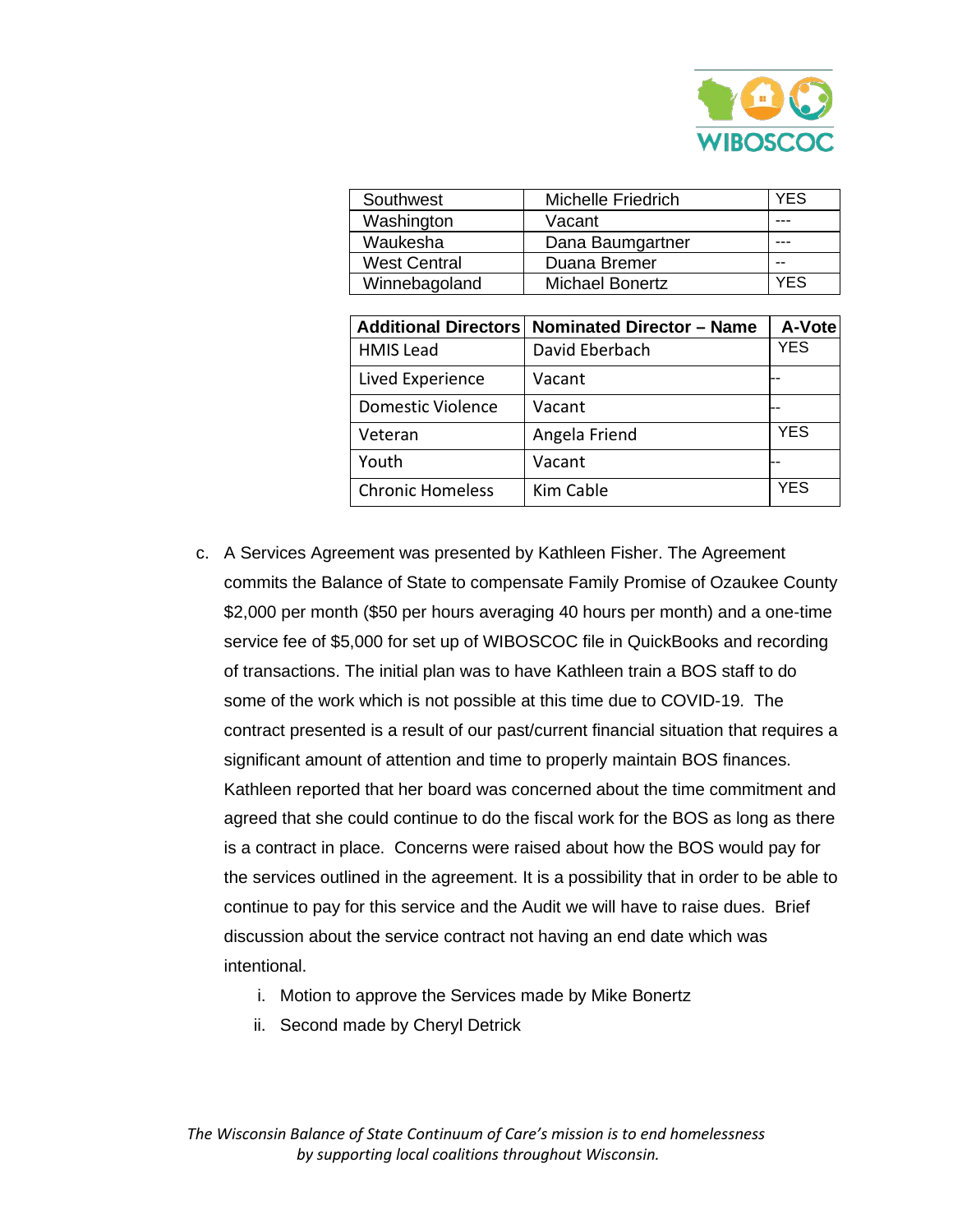

iii. Further discussion included a question about who will write the check to pay Family Promise for services rendered. This has not been determined and is concerning because Kathleen is the only signer on the checkbook, and this is considered a clear conflict of interest. A suggestion was made to have two signers, which would be appropriate in this case since Kathleen would not be able to write a check to the agency she works for. The issue is that Kathleen is currently the only one when can write a check and the task of adding check signers was not completed as discussed by this board months ago.

It is important to note that

- a. No board members have an issue with this potential conflict although there were significant issues with ICA being a fiscal agent.
- b. We are approving a contract with no definitive, clearly identified way to pay for this Services Agreement.

Members were reminded that the service contract is being put into place, so Kathleen is able to continue in her role as treasurer and that this is a temporary solution.

A suggestion was made to add a standing agenda item to the Fiscal and Audit Committee meeting each month that would allow members to review the work completed and time submitted for reimbursement by Kathleen to ensure appropriate compensation.

Mike Bonertz made a Friendly Amendment to his original motion to include the Finance and Audit Committee approve all disbursements to Family Promise of Ozaukee County.

- iv. Roll call vote below
- v. Motion carries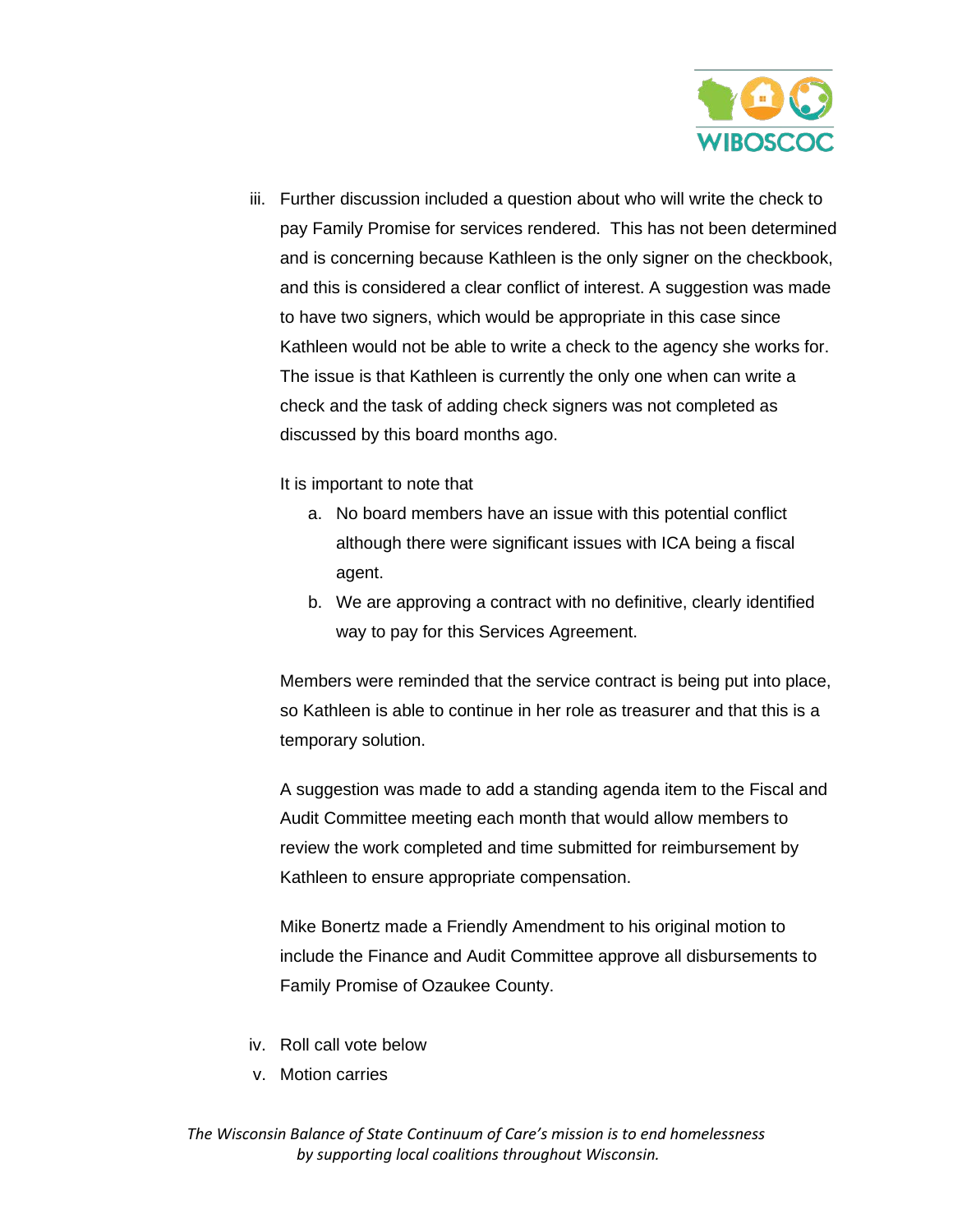

| $\overline{\text{Coalition}}$ – Member | <b>Nominated Director - Name</b>                      | <b>Vote</b>    |
|----------------------------------------|-------------------------------------------------------|----------------|
| <b>Brown</b>                           | Noel Halvorsen                                        | <b>YES</b>     |
| Central                                | <b>Wendy Schneider</b>                                | <b>YES</b>     |
| Coulee                                 | Mary Jacobson                                         | <b>YES</b>     |
| Dairyland                              | Casey Levrich                                         | <b>YES</b>     |
| <b>East Central</b>                    | Ed Wilson                                             | <b>YES</b>     |
| <b>Fox Cities</b>                      | <b>Tara Prahl</b>                                     | <b>YES</b>     |
| Indianhead                             | Jessica Mudgett                                       | <b>YES</b>     |
| Jefferson                              | <b>Jeanette Petts</b>                                 | <b>YES</b>     |
| Kenosha                                | Lisa Haen                                             | <b>YES</b>     |
| Lakeshore                              | Michael Etheridge                                     | $-$            |
| <b>North Central</b>                   | <b>Chandra Wakefield</b>                              | <b>YES</b>     |
| Northeast                              | <b>Cheryl Detrick</b>                                 | <b>YES</b>     |
| <b>Northwest</b>                       | <b>Millie Rounsville</b>                              | <b>YES</b>     |
| <b>NWISH</b>                           | Michelle Arrowood                                     |                |
| Ozaukee                                | Kathleen Fisher                                       | <b>ABSTAIN</b> |
| <b>Rock Walworth</b>                   | Jessica Locher                                        | $-$            |
| Southwest                              | <b>Michelle Friedrich</b>                             | <b>YES</b>     |
| Washington                             | Vacant                                                | $\overline{a}$ |
| Waukesha                               | Dana Baumgartner                                      | $-$            |
| <b>West Central</b>                    | Duana Bremer                                          | $\overline{a}$ |
| Winnebagoland                          | <b>Michael Bonertz</b>                                | <b>YES</b>     |
|                                        | <b>Additional Directors Nominated Director - Name</b> | <b>Vote</b>    |
|                                        |                                                       |                |
| <b>HMIS Lead</b>                       | David Eberbach                                        | <b>ABSTAIN</b> |
| Lived Experience                       | Vacant                                                |                |
| <b>Domestic Violence</b>               | Vacant                                                |                |
| Veteran                                | Angela Friend                                         | <b>YES</b>     |
| Youth                                  | Vacant                                                |                |

d. Budget Amendment Policy was discussed by Kathleen. As new revenues are coming into the BOS and new contracts for the Coordinated Entry DV are coming in, the Finance and Audit Committee discussed if they should currently revise the budget and at what point would the committee create a revised budget. Once

Chronic Homeless | Kim Cable | YES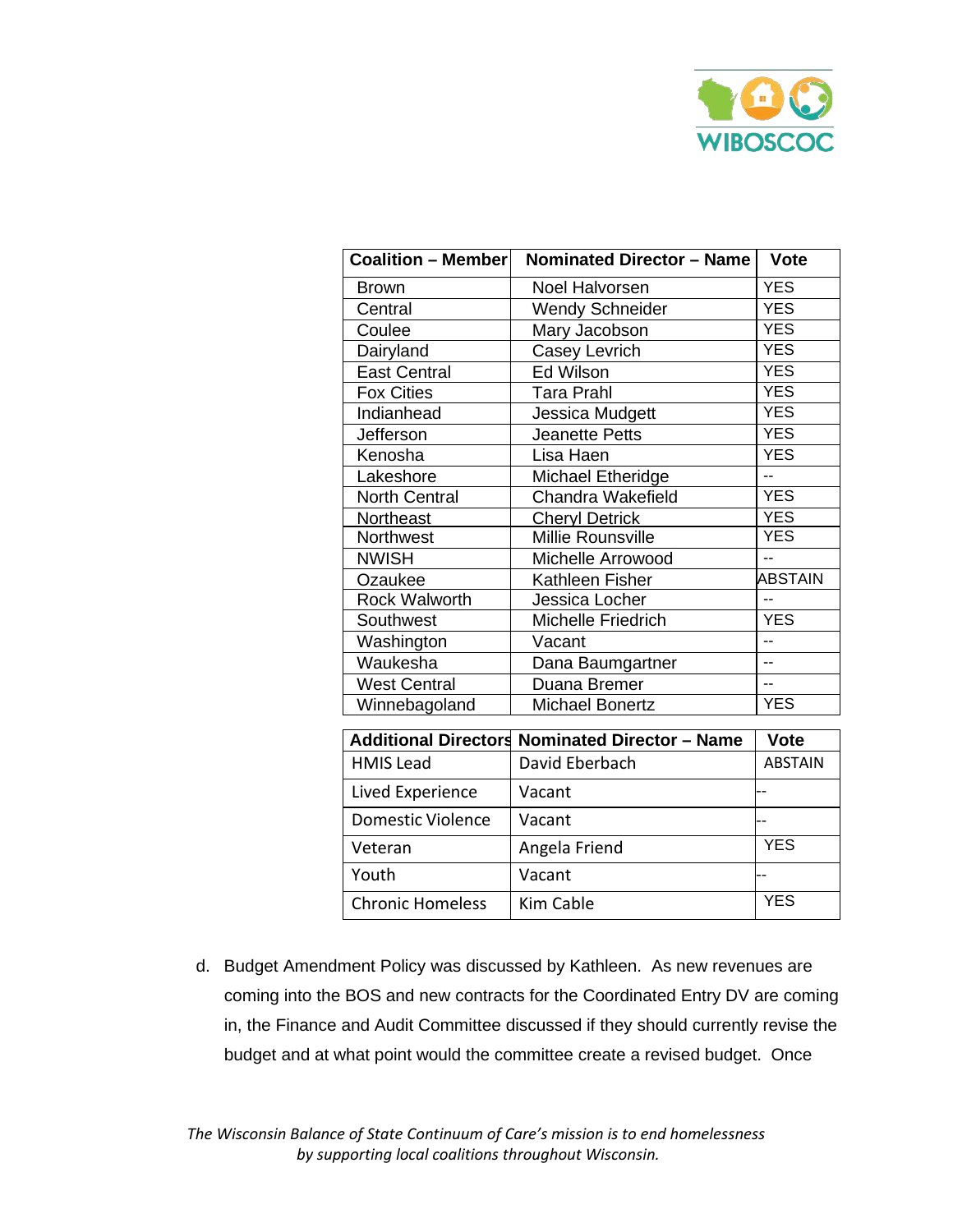

decided, the new protocol for a revised budget will be included in the new policy. One suggestion is that any variation of 20% or more would trigger a revised budget to be approved by the full board. A suggestion was made for the Finance and Audit Committee to provide board members with a written budget amendment policy since it is not a common practice to vote for a policy that is not presented in written form. Suggestion to table this vote until a written policy is created.

- i. Motion to move to table the Budget Amendment Policy made by Mike Bonertz
- ii. Second made by Kim Cable
- iii. Further discussion
- iv. All in favor
- v. Motion carries
- 8. Carrie reviewed the Coordinated Entry (CE) Policy changes that were highlighted on page 30 of the Coordinated Entry Policy and Procedure Manual and the document that describes those proposed changes for the purpose of the HUD APR. The CE committee voted to approve the policy change. Question about the 30 days of no contact was clarified. This change will be effective immediately and announced to all CE providers by Carrie and Ryan.
	- i. Motion to approve the Coordinated Entry Policy changes as presented, effective on April 15, 2020 to allow time for notifications made by Millie Rounsville
	- ii. Second made by Tara Prahl
	- iii. Further discussion
	- iv. All in favor
	- v. Motion carries
- 9. Update on Family Services RFP. Family Services in Brown County is voluntarily relinquishing their grant. Two agencies have submitted a request for proposal and six board members are conducting a blind review of the two applications. Once an agency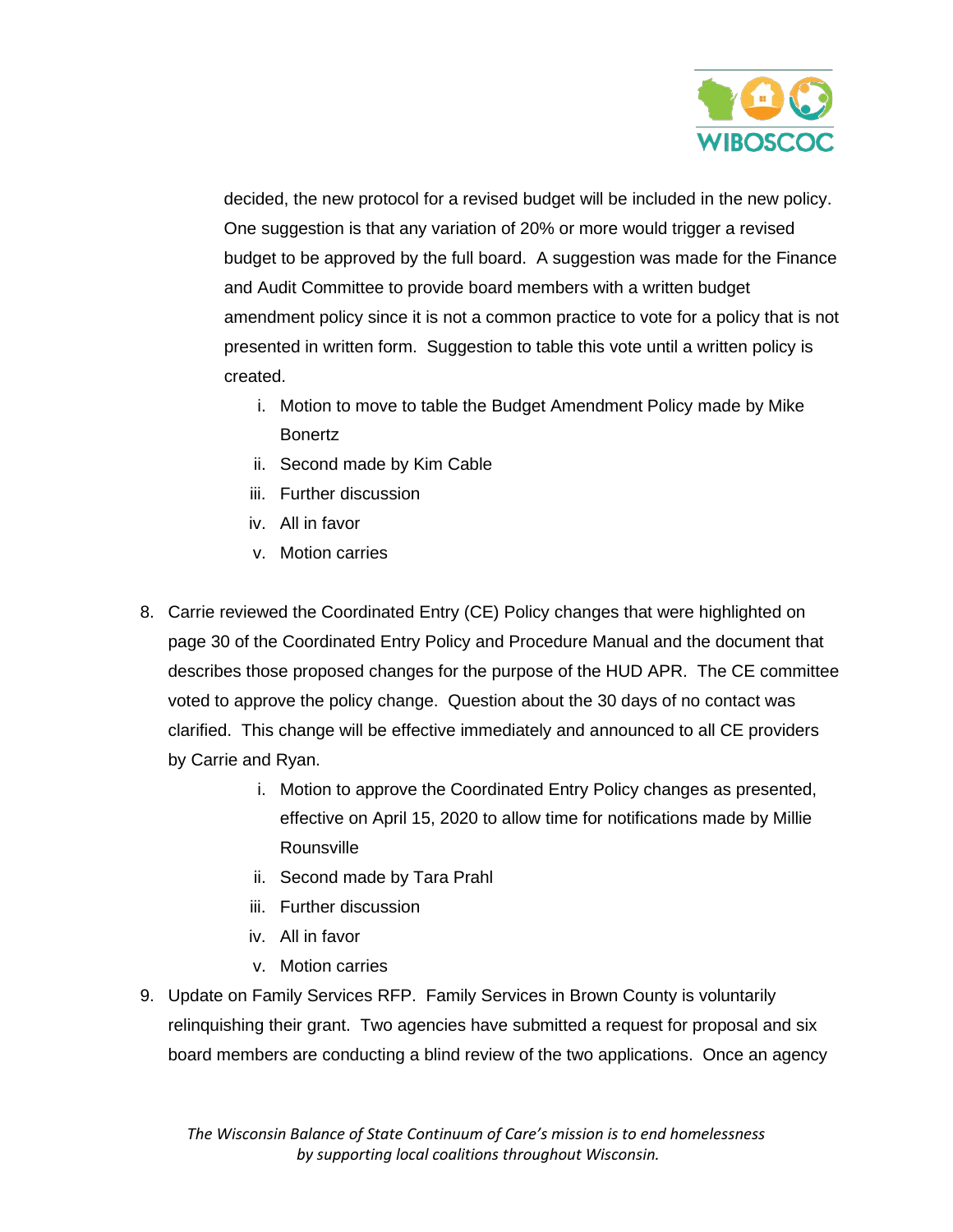

is selected HUD will receive notification and the transition will be quick. In the past the grant reviewers made the final selection decision without full board approval.

- 10. Update on Finance Task Force Kathleen is charged with the duty of updating the Finance policy and procedure manual. The Finance and Audit Committee has discussed who would serve on the task force. Carrie has agreed to combine the two existing fiscal manuals. Once complied they will get a team together, review and present to the board.
- 11. Update on Strategic Planning Task Force Jeanette has sent everything to Larry and he sent some questions for the Task force. They will make contact next week to follow up.
- 12. Annual Assessment of Board, Committees, Officers, and Members  $-2<sup>nd</sup>$  Quarter (See Section 9 of Board Manual) Jeanette asked members to review the Board Manual outlining the process.
	- a. Motion to table the Annual assessment of Board, Chair, Committees, Officers and Members until 3<sup>rd</sup> Quarter made by Jeanette Petts
	- b. Second made by Kathleen Fisher
	- c. Further Discussion
	- d. All in favor
	- e. Motion carries
- 13. Annual review process for President  $-3<sup>rd</sup>$  Quarter (See Section 8 of Board Manual). Members were encouraged to review the process in the manual because that will occur in the third quarter.
- 14. EHH Certification complications Carrie did not report at this time in the meeting
- 15. Director Update Carrie reported COVID related information we did not get the Endowment grant that was submitted. The data that was submitted was used to inform funding decisions at the State level. Carrie is filtering all of the COVID-19 information coming in and sending out as appropriate. Carrie reviewed her many weekly phone calls regarding COVID-19.

Non-COVID-19 update includes:

a. The HAP Grant was released last week and is due on May 1<sup>st</sup>.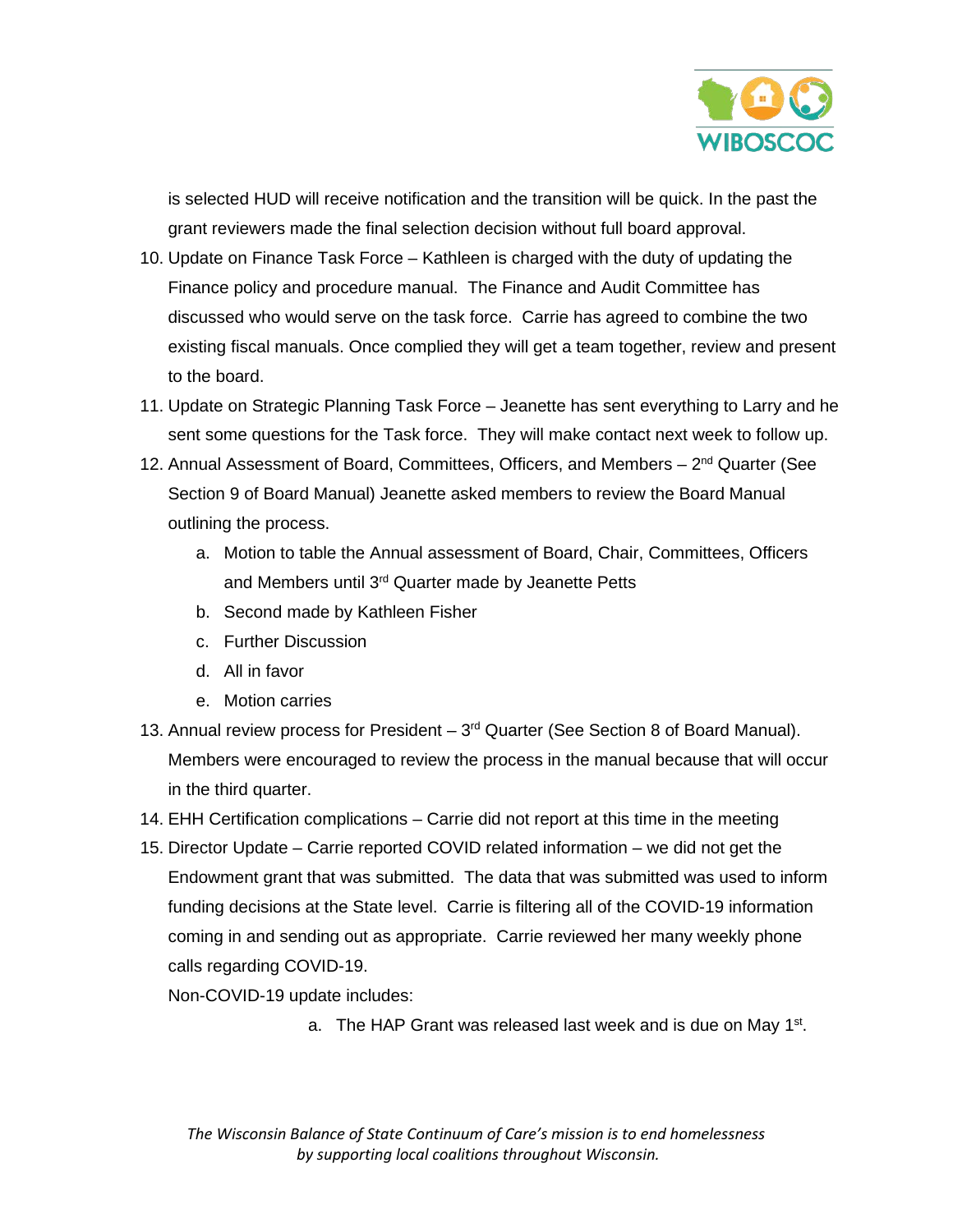

- b. The Youth Demonstration Grant letter of interest due date was extended to the 17<sup>th</sup>
- c. The comments on the CoC Project Scoring Tool and Board Attendance Policy deadline was extended to the 24<sup>th</sup>
- d. Board of Directors Match forms are due Friday April  $10<sup>th</sup>$ .
- e. Currently working on the PIT, match and finance documents, updating contact list and the HIC/PIT submission.
- f. COC Registration is the first step to the competition. The COC review is the second step that came out last week. It appears that the HUD COC competition is moving forward as scheduled.
- g. EHH CARES Act EHH current leads and COVID 19 contacts received an email – encouraged to think big – all of the things that we will encounter in the next six months. Carrie is available to answer questions and is working with DEHCR to organize the process. There is 12.7 million dollars available for ESG through the CARES Act in Wisconsin in addition to the ESG entitlement money of 4.6 million allocated to Milwaukee, \$500,000 allocated to Dane and Racine. There is a possibility that money could be shifted according to need. This is crisis money that is different than the 2020 EHH grant. Need to think about agencies in the community that are not current EHH grantees since this money is available to anyone. Asking Local Coalitions to do a six-month budget but there is a possibility that they will double the funding request and extend for a year.
- h. Carries staff all working from home and met last week. They laid out all scheduled monitoring and revised the schedule. Monitoring will be mainly desk reviews.
- 16. May Meeting Carrie connected with Hotel Mead and confirmed the BOS meeting has been cancelled without cost. The plan is to host a one-day meeting via webinar. Carrie is working with previous speakers scheduled to present which includes DCF and